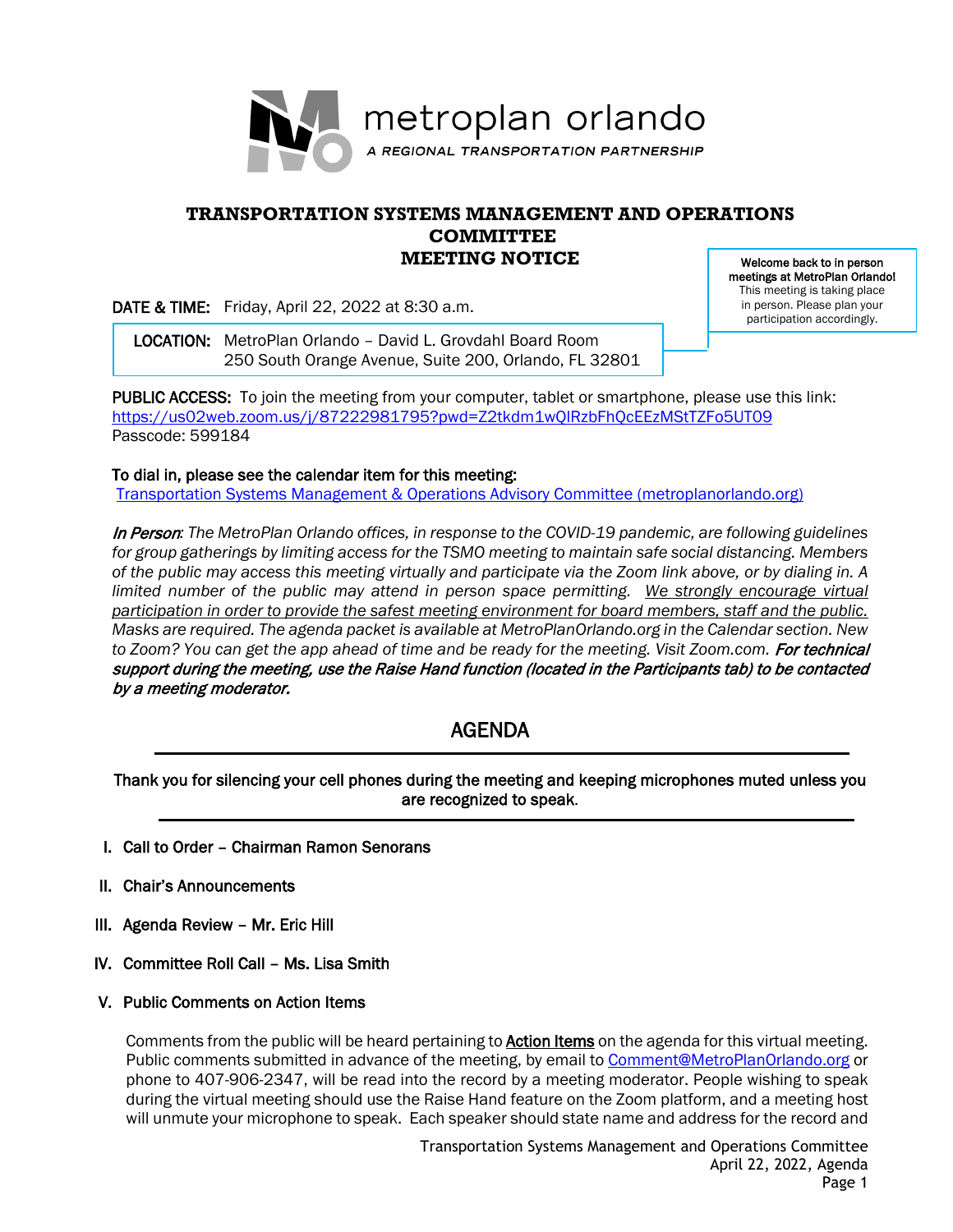is limited to two minutes. People wishing to speak on other items will be acknowledged in the same way, under Agenda Item XII.

### VI. Action Items

### A. February 25, 2022 TSMO Meeting Minutes (Tab 1) (Tab 1)

Approval is requested of the meeting minutes for February 25, 2022. The minutes are provided in Tab 1.

### B. FDOT Amendment to FY 2021/22 - 2025/26 TIP (Tab 2)

Mr. Keith Caskey, MetroPlan Orlando staff, is requesting the TSMO to recommend that the FY 2021/22 - 2025/26 TIP be amended to include the following project:

• FM #432193-5 – Hicks Avenue Extension from Gore Street to Anderson Street

A letter from FDOT staff explaining the amendment request is provided in Tab 2, along with a fact sheet prepared by MetroPlan Orlando staff and the draft resolution to be presented at the May 11th Board meeting.

### C. Approval of FY 2022/23 - 2023/24 UPWP (Tab 3)

Following a brief presentation, action will be requested by Mr. Nick Lepp, MetroPlan Orlando staff, to recommend approval of the FY 2022/23 - 2023/24 Unified Planning Work Program (UPWP). An attachment is provided in Tab 3. The UPWP document can be accessed at [https://metroplanorlando.org/wp-content/uploads/MetroPlan-Orlando\\_FINAL-FY2023-FY2024-](https://metroplanorlando.org/wp-content/uploads/MetroPlan-Orlando_FINAL-FY2023-FY2024-UPWP-as-of-2022-04-14.pdf) [UPWP-as-of-2022-04-14.pdf](https://metroplanorlando.org/wp-content/uploads/MetroPlan-Orlando_FINAL-FY2023-FY2024-UPWP-as-of-2022-04-14.pdf)

### VII. Presentations/Status Reports

### A. Presentation on Use of Drones in Transportation

Dr. Ryan Wallace, Embry-Riddle Aeronautical University, will give a presentation on the use of Drones in Planning and Traffic Management.

### B. Presentation on the Florida Department of Transportation, District One, Speed Reduction through Signal Timing Program

Mr. Steven Davis, TSM&O Program Engineer, FDOT District 1 will present on the use of Signal Timing for speed reduction.

### VIII. Common Presentations/Status Reports

### A. Presentation on Florida's Turnpike Widening PD&E Study

Mr. Nathan Silva, RS&H, will give a presentation on the Florida's Turnpike Enterprise Project Development & Environment (PD&E) study for the widening of Florida's Turnpike from SR 408 to SR 50.

### B. Presentation on Tracking the Trends

Mr. Alex Trauger, MetroPlan Orlando staff, will give a presentation on MetroPlan Orlando's Tracking the Trends report, which monitors the transportation system in the MetroPlan Orlando region.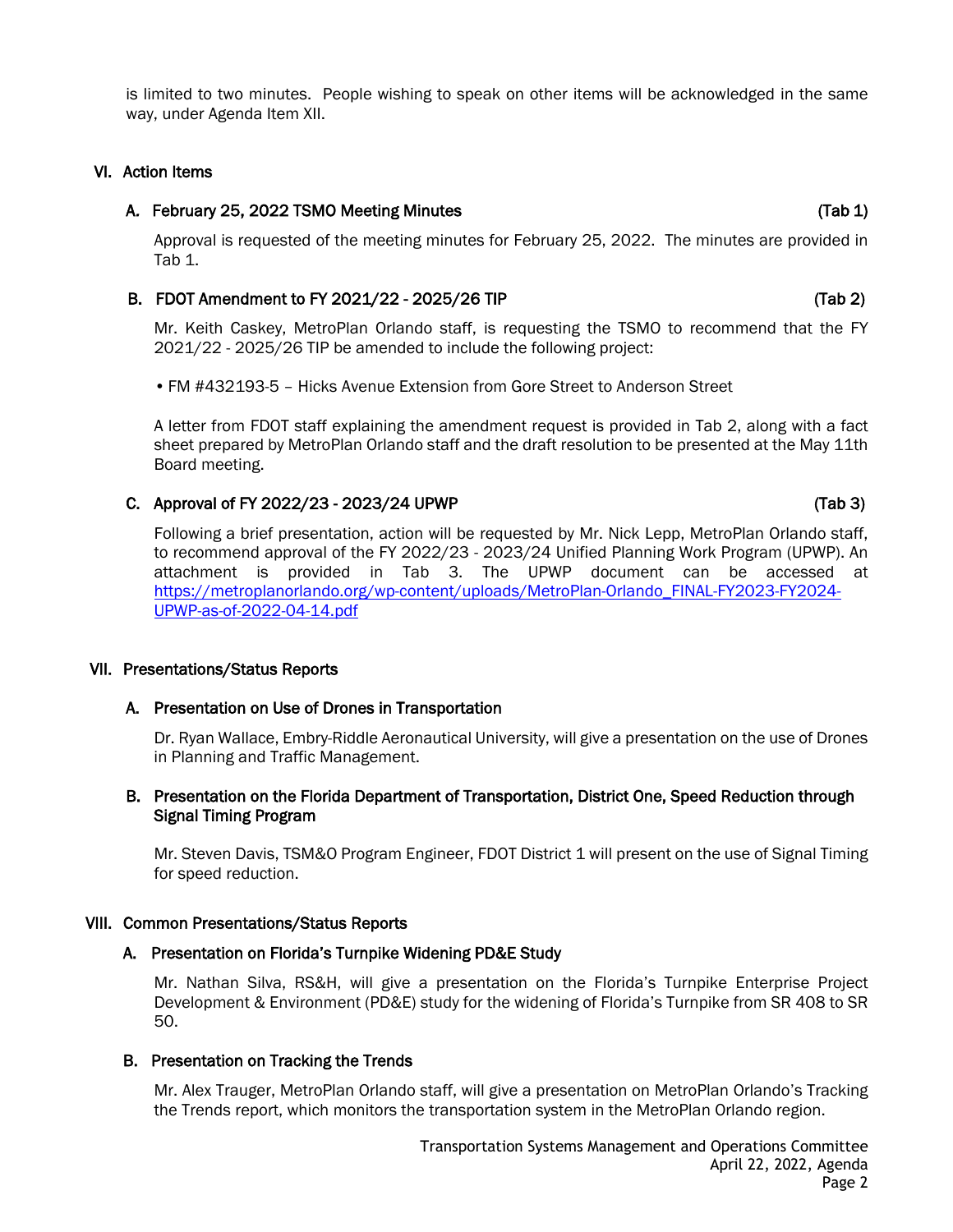## IX. General Information (Tab 4)

## A. FDOT Monthly Construction Status Report

The latest FDOT Monthly Construction Status Report for the Orlando area is enclosed for information purposes.

## B. MetroPlan Orlando Board Highlights

A copy of the March 9, 2022 Board Meeting Highlights is enclosed for information purposes.

## C. Air Quality Report

The latest air quality report for the MetroPlan Orlando area is enclosed for information purposes.

## D. LYNX Press Releases

A set of press releases from LYNX is enclosed for information purposes.

## X. Upcoming Meetings of Interest to TSMO Members

## A. Next MPO Board Meeting

The next MetroPlan Orlando Board meeting will be held in person on May 11, 2022, at 9:00 a.m. in the MetroPlan Orlando Board Room, 250 South Orange Avenue, Suite 200, Orlando FL 32801.

## B. Next TSMO Meeting

The next TSMO meeting will be held in person on May 27, 2022 *(or May 20th, depending on the consensus of the TSMO members)*, at 8:30 a.m. in the MetroPlan Orlando Board Room, 250 South Orange Avenue, Suite 200, Orlando FL 32801. Following the May meeting, the dates of the remaining TSMO meetings during 2022 will be:

6/24/22 8/26/22 10/28/22 12/2/22

## XI. Member Comments

## XII. Public Comments (General)

General comments from the public will be heard. Public comments submitted in advance of the meeting, by email to Comment@MetroPlanOrlando.org or phone to 407-906-2347, will be read into the record by a meeting moderator. People wishing to speak during the virtual meeting should use the Raise Hand feature on the Zoom platform, and a meeting host will unmute your microphone to speak. Each speaker should state name and address for the record and is limited to two minutes.